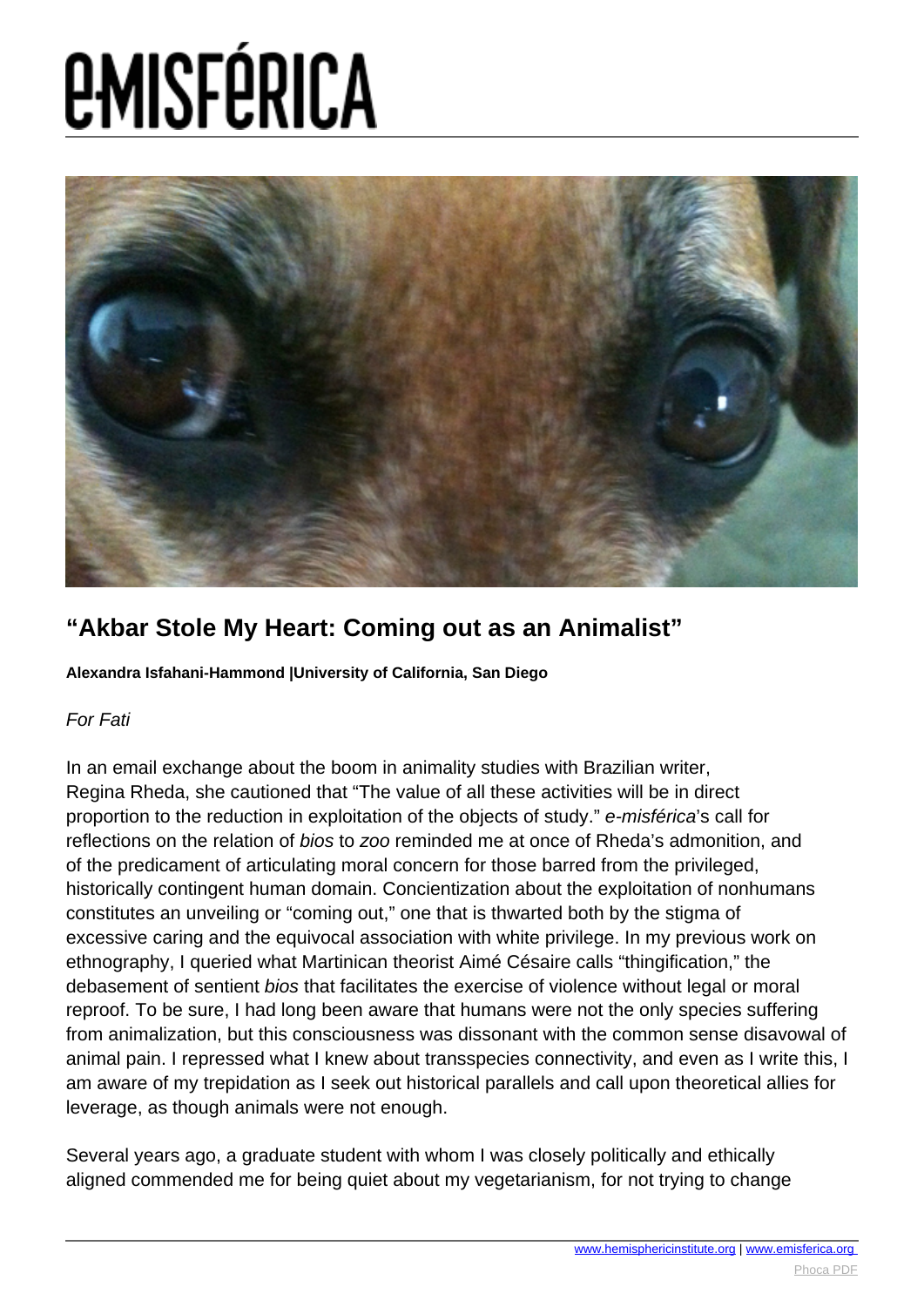people or make them feel badly about eating meat. Gazing disdainfully out the window of the Spanish and Portuguese T.A.'s office at an animal rights rally on U.C. Berkeley's Sproul Plaza, another member of my cohort concluded, "these students care more about animals than they do about people of color." Such moments were the catalysts for my perplexed meditation during years to come, out of which I began to tentatively articulate a rejoinder, beginning with "I learned to care about other species from my Iranian mother, who at age fourteen swallowed her last bit of animal flesh after witnessing one too many acts of slaughter. The quotidian public butchering of lambs, goats and chickens hadn't offered her the veil behind which the reality of slaughterhouses is hidden in the industrialized west. She had also learned a thing or two about intersecting forms of violence from her own mother, who wept to the cries of inmates being tortured in the Shah's nearby prison cells and fed home-made yoghurt to the neighborhood stray cats and dogs to induce vomiting and, hence, eliminate the poison routinely administered by animal control. My empathy has a much less predictable trajectory than you wish to allow." Together with the disclosure of my individual animalist trajectory (from the Shah's prisons to livestock butchering blocks), I came to understand not only the symbolic inversion constituted by ethical veganism's association with white privilege but, moreover, white privilege's reliance upon discourses of speciation. Colonialism and slavery are sedimented in biological taxonomies, from Linnaeus's mid-eighteenth-century hierarchy of flora and fauna to Madison Grant's early twentieth-century theorization of Nordic supremacy, informed by zoological scholarship and pivotal for the architecture of biopower not only in the settler colonies of Brazil and the United States but also in Hitler's Germany. My awareness of the profound interdependence of notions about race and species has been bolstered by ecocritics' dismantling of the northern European historicization of environmentalism and animal advocacy, situating figures including Mahatma Gandhi and Edward Said as pivotal theorists of a non-anthropocentric world.<sup>1</sup> The intersecting processes of speciation and racialization are provocatively probed in the testimonies of A. Breeze Harper's Sistah Vegan (2010), on the "Vegans of Color" website, and in theoretical interrogations including Neel Ahuja's and Dinesh Wadiwel's work on transspecies necropolitics in confined spaces ranging from veal crates to Guantanomo's prison cells.<sup>2</sup> In a word, the connections between colonialism and species violence have been effectively laid out.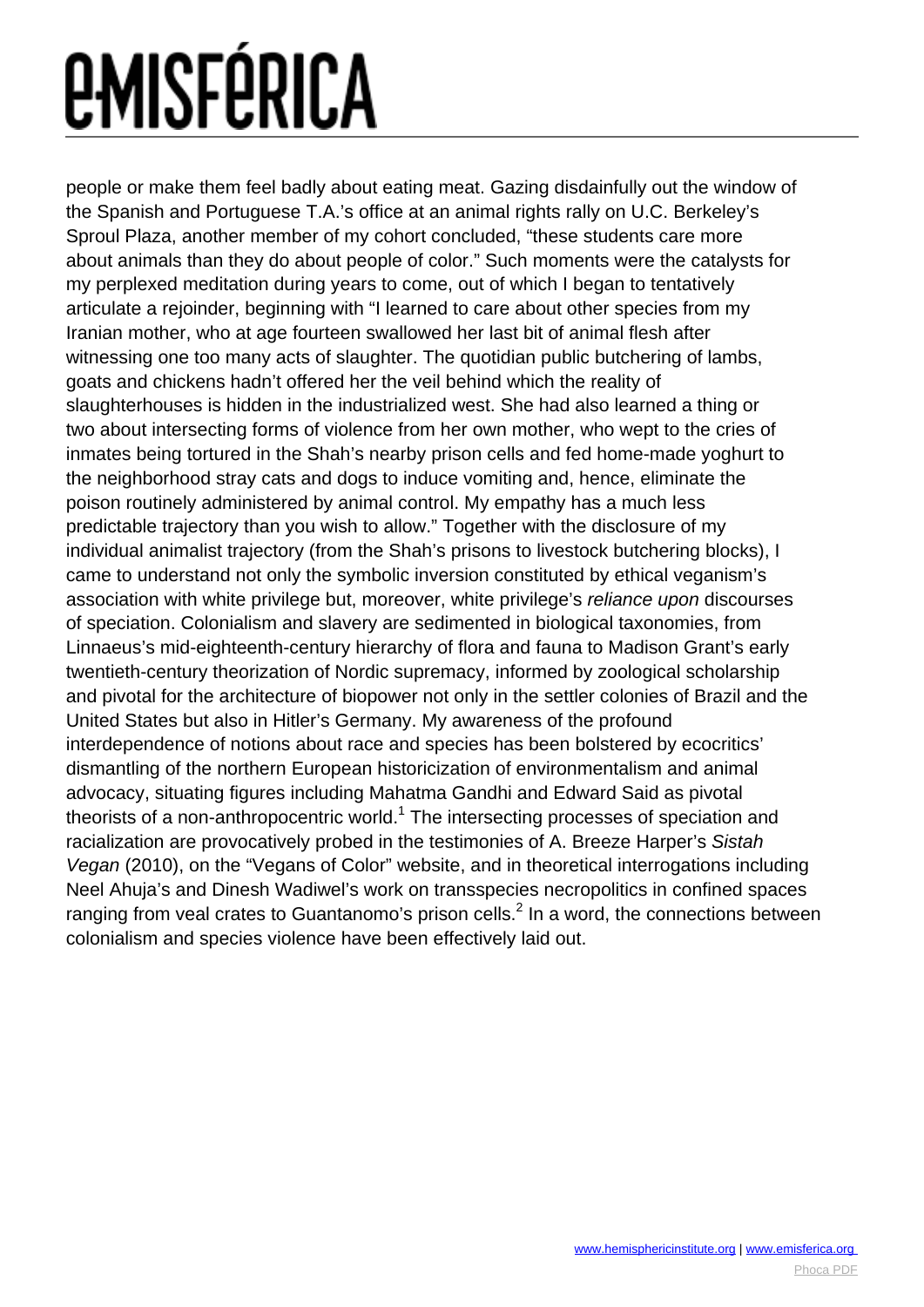# *<u>EMISFÉRICA</u>*



Akbar.

### Photo: Alexandra Isfahani-Hammond

What persists is the embarrassing matter of feeling and, what is worse, the emotion evoked by the mixed-breed, medium-sized brown dog whom I rescued from a shelter seven years ago. The truth is that my experience of Akbar's complex sociabilty, self-awareness and will to self-preservation was the catalyst for my turn to species inquiry. I had until recently disavowed my relationship to my dog to evade the charge of sentimentali[ty--a once-positive a](http://www.hemisphericinsitute.org/)t[tribute that](http://www.emisferica.org/) eventually came to connote lack of reason, excessive feeling, and femininity, and was al[so](http://www.phoca.cz/phocapdf) deployed to undermine nineteenth-century anti-slavery campaigns--reporting that I'd become vegan on the basis of two particular scenes of underground footage in Shaun Monson's documentary, "Earthlings" (2005). In the first, automobile safety crash testers strap a baboon to a platform and repeatedly propel her head-first at increasing velocity against a steel barrier until her brains are disembodied. In the second, a group of pigs huddle in a pen to evade a worker who clubs one after the other to death, muttering contemptuously as the others watch; the last, who wont succumb to clubbing, finally receives a bullet to the head as the worker intones, "you fucker." "Earthlings"' visual evidence constituted the final push for boycotting this macabre reality, discarding the justification offered by my mother, now herself vegan, for our prior consumption of reproductive products ("animals aren't killed to take their milk and eggs"). But the missing element was Akbar. Faced with the unavoidable fact that, by virtue of his species, this complex individual with whom I cohabit could be subjected to legally and ethically condoned torture and death, I could not remain complicit with the dangers to which his biotic, or zoological type, place him. Meeting Akbar's gaze meant that I could no longer dissimulate what Jacques Derrida qualifies as the "artificial, infernal, virtually interminable survival" of the animalized: "As if, for example, instead of throwing a people into ovens and gas chambers (let's say Nazi) doctors and geneticists had decided to organize the overproduction and exploitation of Jews,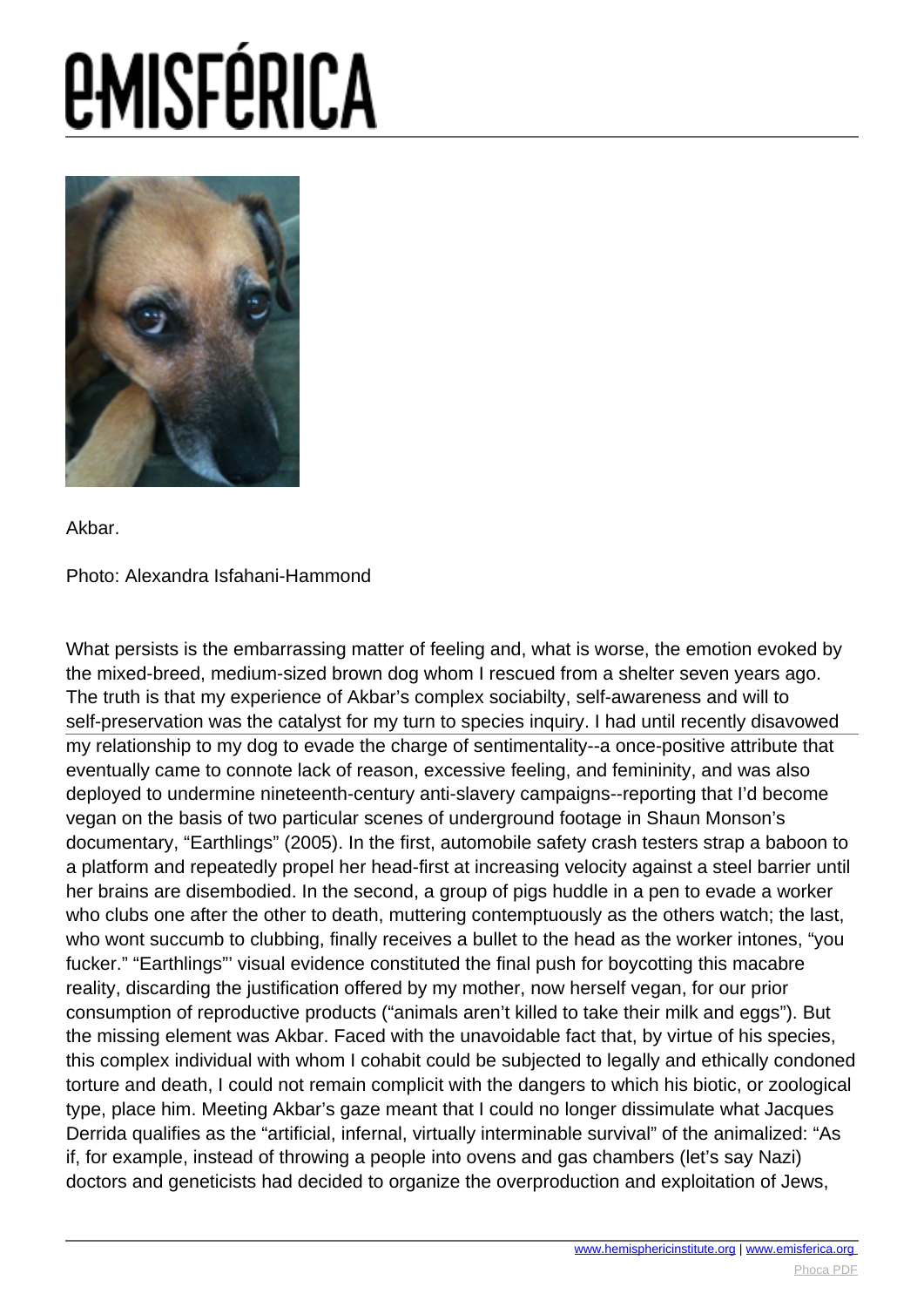gypsies and homosexuals by means of artificial insemination, so that, being continually more numerous and better fed, they could be destined in always increasing ways for the same hell, that of the imposition of genetic experimentation, or extermination by gas or fire" ("The Animal that Therefore I Am," 26).

Derrida situates his cat's gaze as the source of his animal turn, though his comparison of concentration camps with factory farms does not guide him to abandon his complicity with agribusiness. In furtively disclosed Facebook updates, a series of academic friends go a step farther, confessing that they became vegan in the instant that they clutched a companion animal and wept violently while watching underground footage of factory farming and laboratory experimentation. Respect for sentient bios—across not only racial, ethnic, gender, class but also species lines—is only cautiously revealed in a world wherein humanity is the sole, ever-shifting gauge for protection against abjection. In the course of my research on what J.M. Coetzee terms the transspecies "sympathetic imagination," I have been energized by announcements like e-misférica's of the "turn to animals studies," and the abundance of journals, conferences, symposia and academic programs centered on the nonhuman. On the other hand, I have also encountered within this "turn" a great deal of scholarship wherein compassion is rigorously withheld; far from subjects for moral consideration, non-humans are objects of figurative curiosity. This disavowal of suffering constitutes a sinister new form of thingification at the avant-garde of literary debate. It calls to mind the reactionary, aestheticizing perspective of Afro-Brazilian studies to which I attended in White Negritude (2008), crystallized by sociologist L.A. Costa Pinto's response to the demand of black participants in the 1950 Primeiro Congresso do Negro Brasileiro to be published in the Congress's anthology: "I doubt that there is a biologist who, after studying, shall we say, a microbe, has seen that microbe come forth in public and write sottishly about the study in which he participated as laboratory material" (in Abdias do Nascimento, O Negro Revoltado, 1968, 17). I can imagine the guffaws and disdainful snorts of Costa Pinto's colleagues as they supported his condemnation of the bizarre proposal that black agency was anything but a misnomer; as matter, or microbe, black "objects of science" were not sociohistorical subjects whose lives mattered. In discussions with colleagues in the contemporary arena of species and posthuman studies, I've repeated versions of Regina's warning about the imperative for praxis and witnessed the constrained looks and silences that followed. Clearly, acknowledging a dog as the catalyst for one's political orientation continues to be far too risky an endeavor.

**Alexandra Isfahani-Hammond** is the author of Brazilian Humanimalia: Species and Postcoloniality in Literature and Film (in progress), White Negritude: Race, Writing and Brazilian Cultural Identity (Palgrave-Macmillan, 2007), and editor of The Masters and the Slaves: Plantation Relations and Mestizaje in American Imaginaries (Palgrave-Macmillan, 2005). Her research and teaching interests focus on Atlantic studies; species studies and post humanism;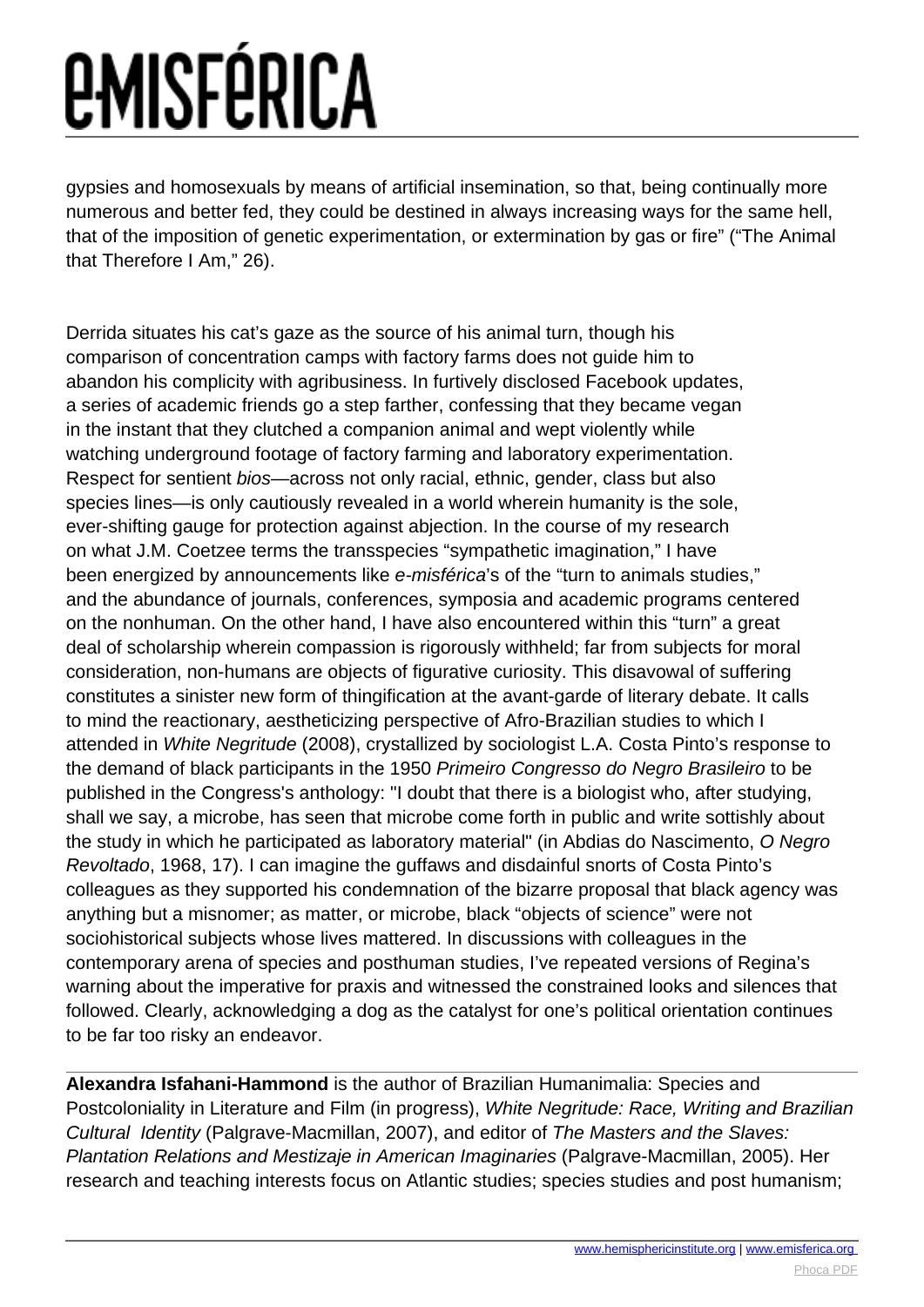race discourse; Lusophone African literatures and cultures; the Middle East in American imaginaries, and postcolonial theory. She is currently an Associate Professor of Comparative Literature and Luso-Brazilian Studies at the Literature Department of the University of California in San Diego.

### **Notes**

I would like to express gratitude to S.A. Bachman, and my Fall 2012 Memoir and Intercultural Writing Students at U.C. San Diego, for their invaluable feedback on this piece.

1 See Deloughrey, Elizabeth; George B. Handley.2011. Postcolonial Ecologies. Oxford: Oxford University Press.

2 See Wadiwel. 2004. "Animal by Any Other Name? Patterson and Agamben Discuss Animal (and Human) Life" and Ahuja. 2011. "Abu Zubaydah and the Caterpillar"

### **Works cited**

Ahuja, Neel. "Abu Zubaydah and the Caterpillar." Julie Livingston and Jasbir Puar, eds. Spec. issue of Social Text 29.1 106 (2011): 127-149.

Césaire, Aimé. Discours sur le Colonialisme. Paris: Présence Africaine, 1950.

Derrida, Jacques. "The Animal that Therefore I Am (More to Follow)." The Animal that Therefore I Am. New York: Fordham University Press, 2008.

Earthlings. Dir. Shaun Monson, 2005.

Isfahani-Hammond, Alexandra. White Negritude: Race, Writing and Cultural Identity. New York: Palgrave-Mzacmillan, 2008.

Nascimento, Abdias do. O Negro Revoltado. Rio de Janeiro: Edições GRD, 1968.